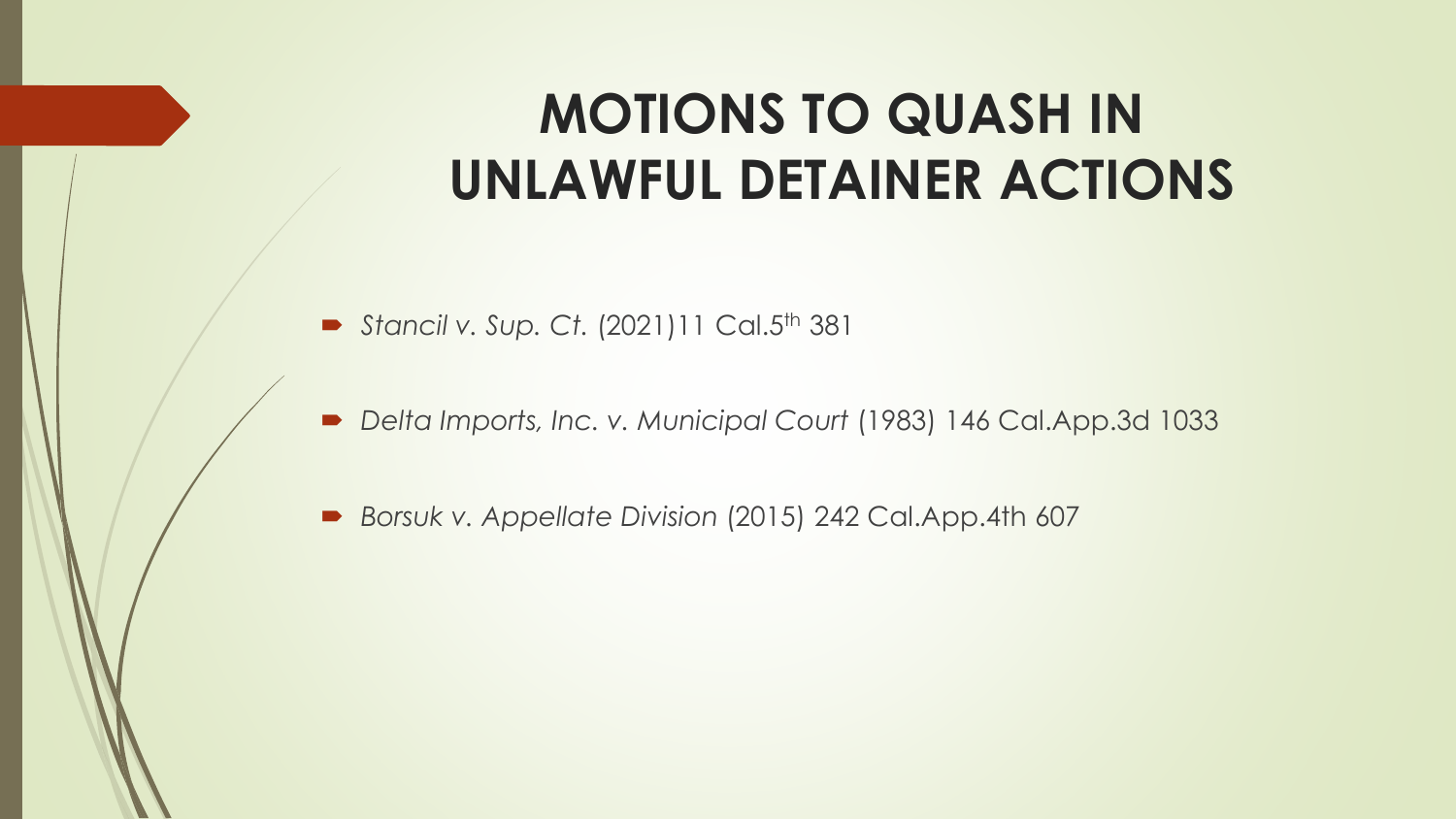## **PRIVACY RIGHTS AT HOME**

■ Lange v. California (2021) 141 S. Ct. 2011

■ 4<sup>th</sup> Amendment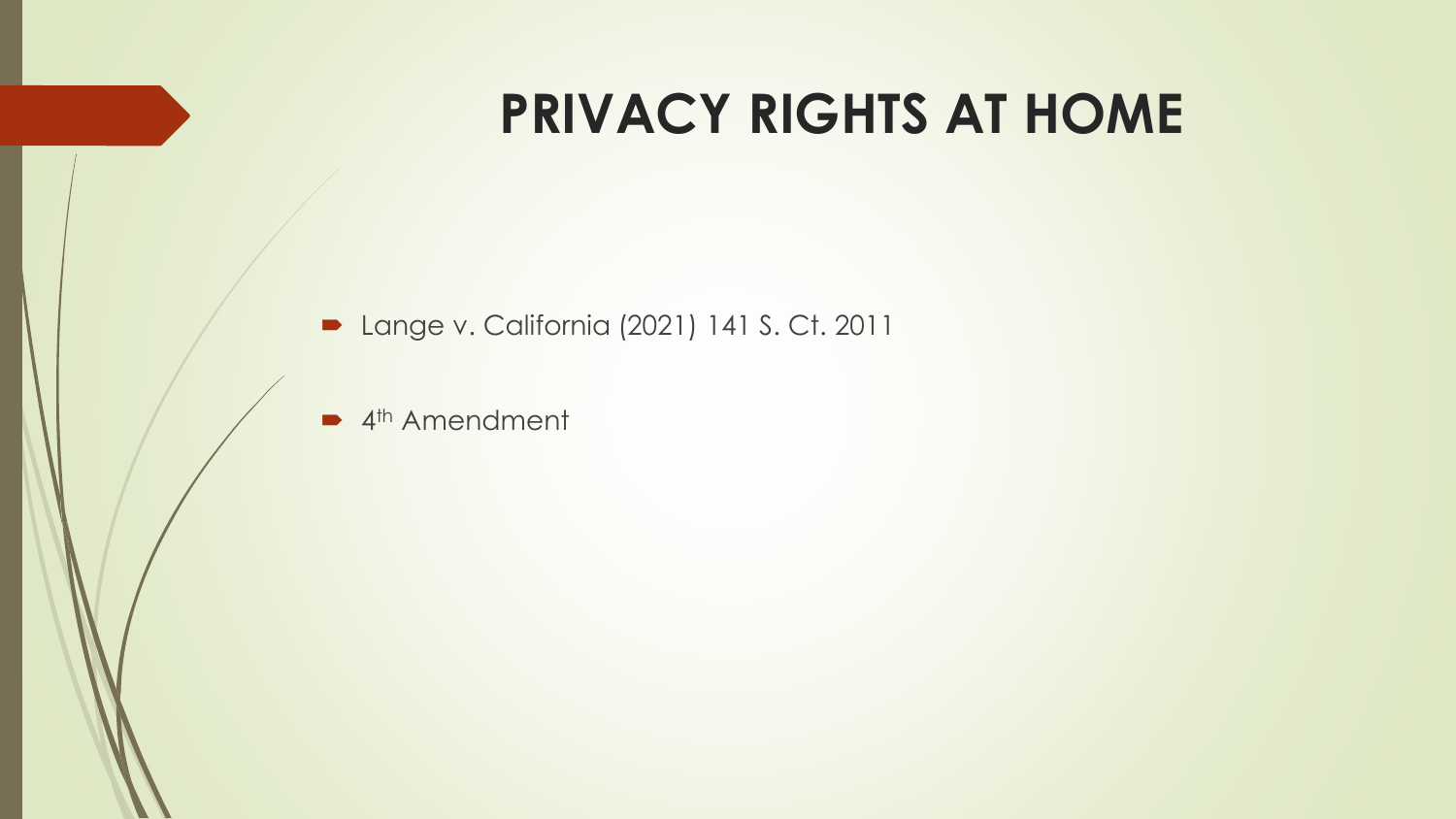## **DIGITAL SIGNATURES**

*Rosa Fabian v. Renovate America, Inc.* (2019) 42 Cal.App.5th 1062

Civil Code section 1633.9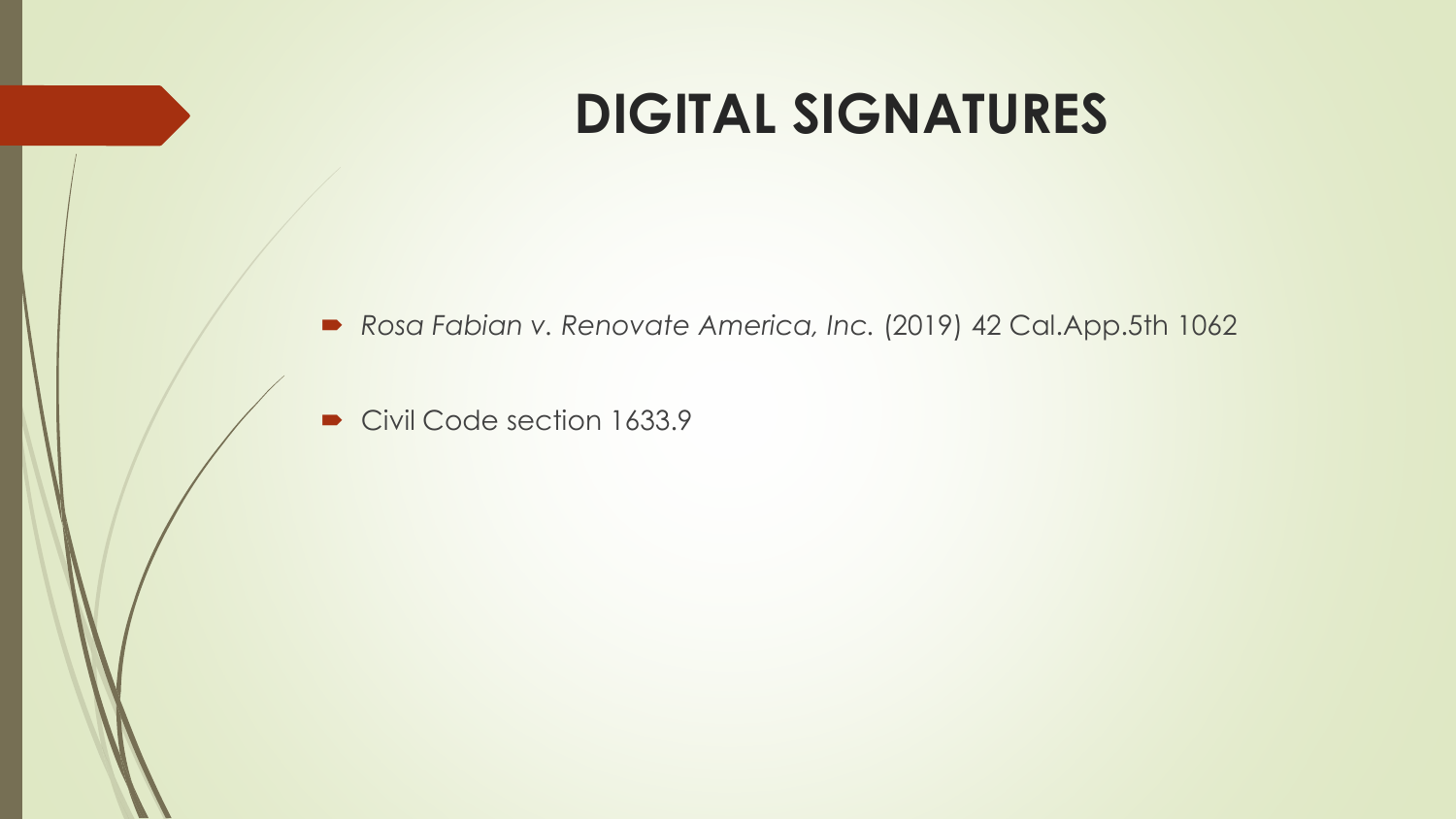## **ARBITRATION PROVISIONS**

■ Gamboa v. Northeast Community Clinic (2021) 72 Cal.App.5<sup>th</sup> 158

Code of Civil Procedure section 1281.2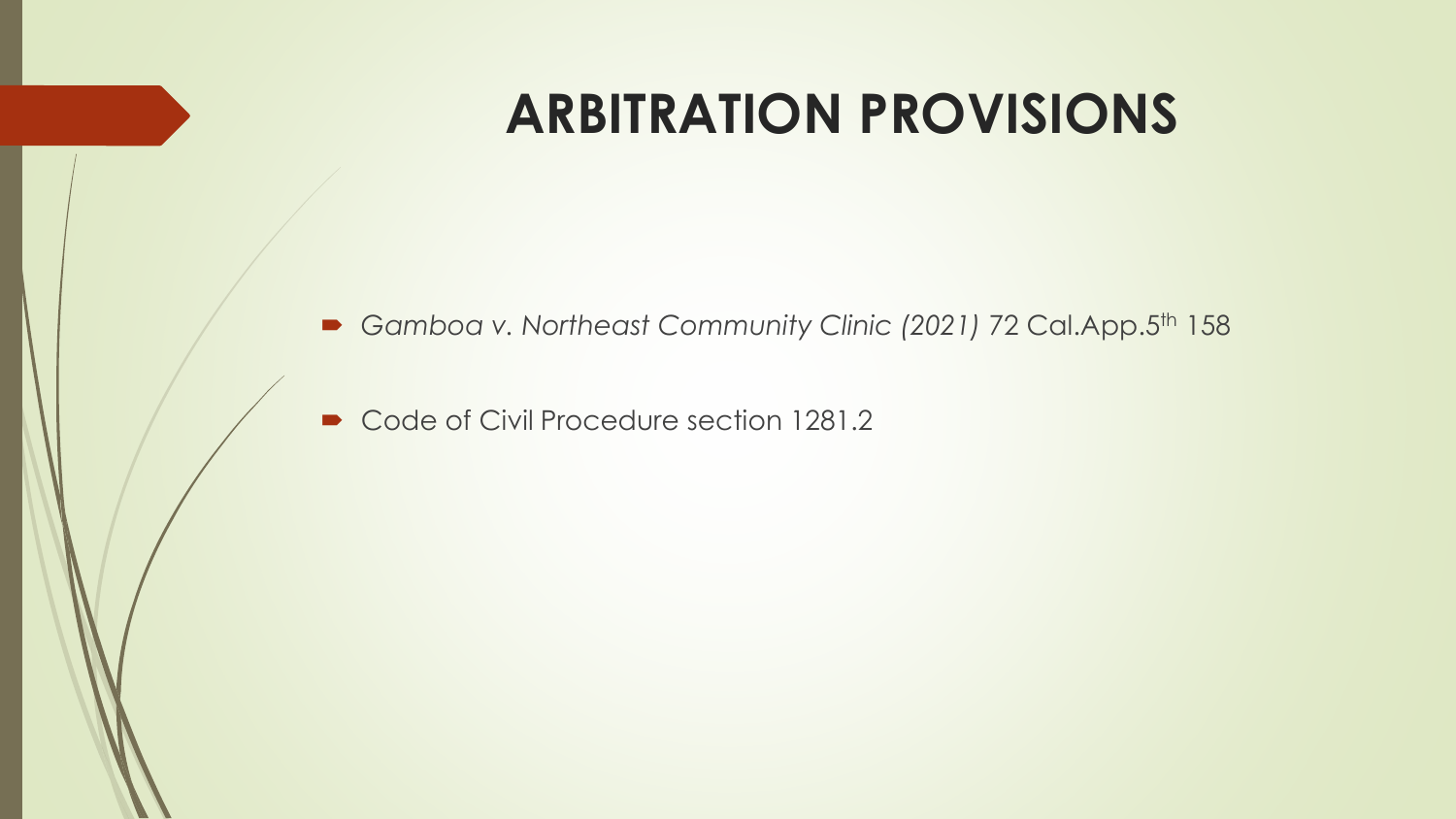#### **ADVERSE POSSESSION**

■ Charles Scott Bailey v. Citibank N.A. (2021) 66 Cal.App.5<sup>th</sup> 335

Code of Civil Procedure section 760.010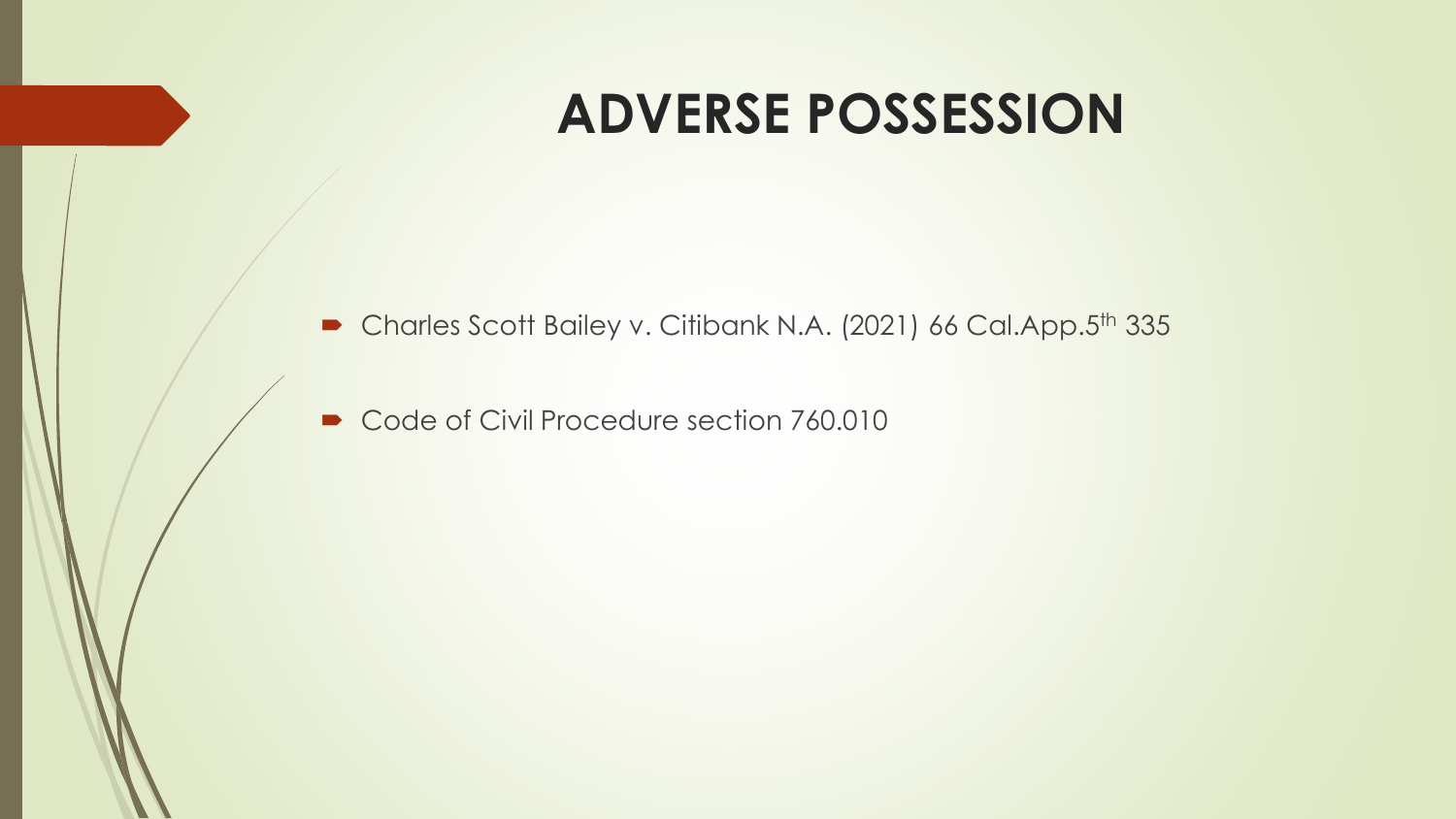#### **FORECLOSURE**

*Struiksma v. Ocwen Loan Servicing, LLC* (2021) 66 Cal.App.5th 546

Code of Civil Procedure section 1161a(b)(3)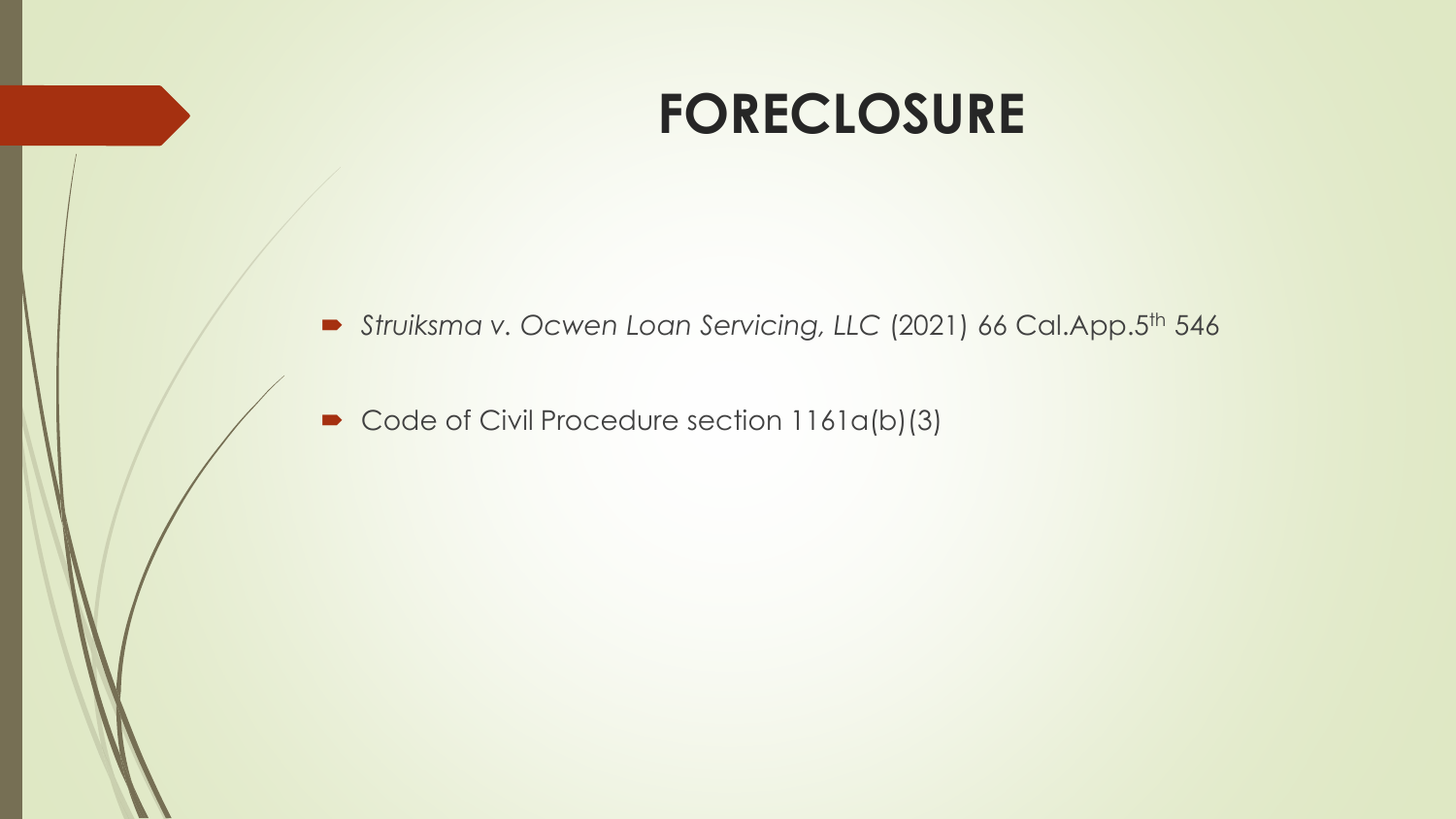## **FORECLOSURE**

#### $\blacktriangleright$  SB 1079

- Post-foreclosure right of redemption
- Single family residences  $(1 4 \text{ units})$  only
- Prospective Owner-Occupants
- **Eligible Tenant Buyer**
- **Eligible Bidder**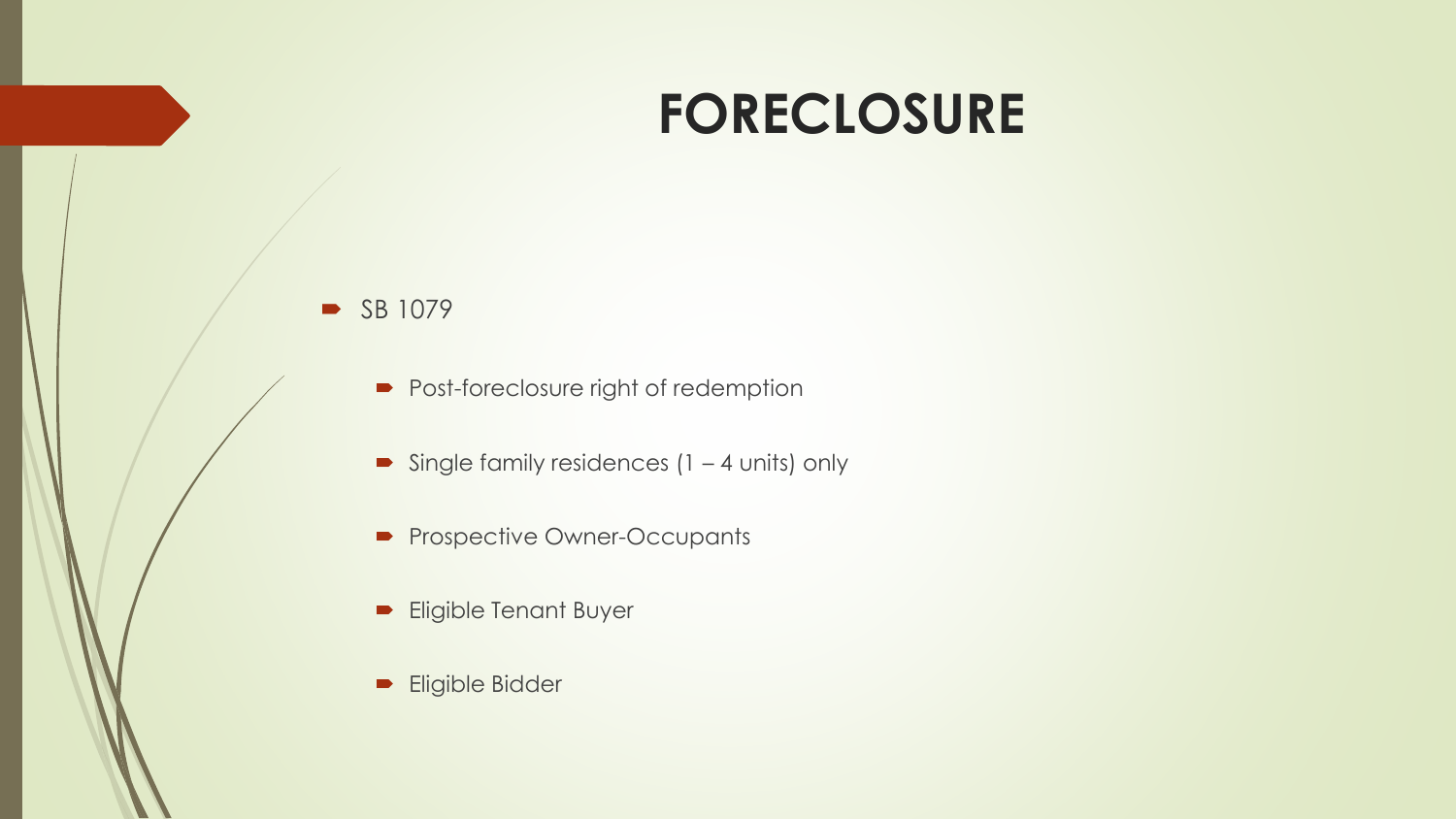# **PARTITION ACTIONS**

- AB 633 Uniform Partition of Heirs Property Act (UPHPA)
- Code of Civil Procedure section 874.317
- **Effective January 1, 2022**
- Heirs do not have to sell their inherited property in a partition action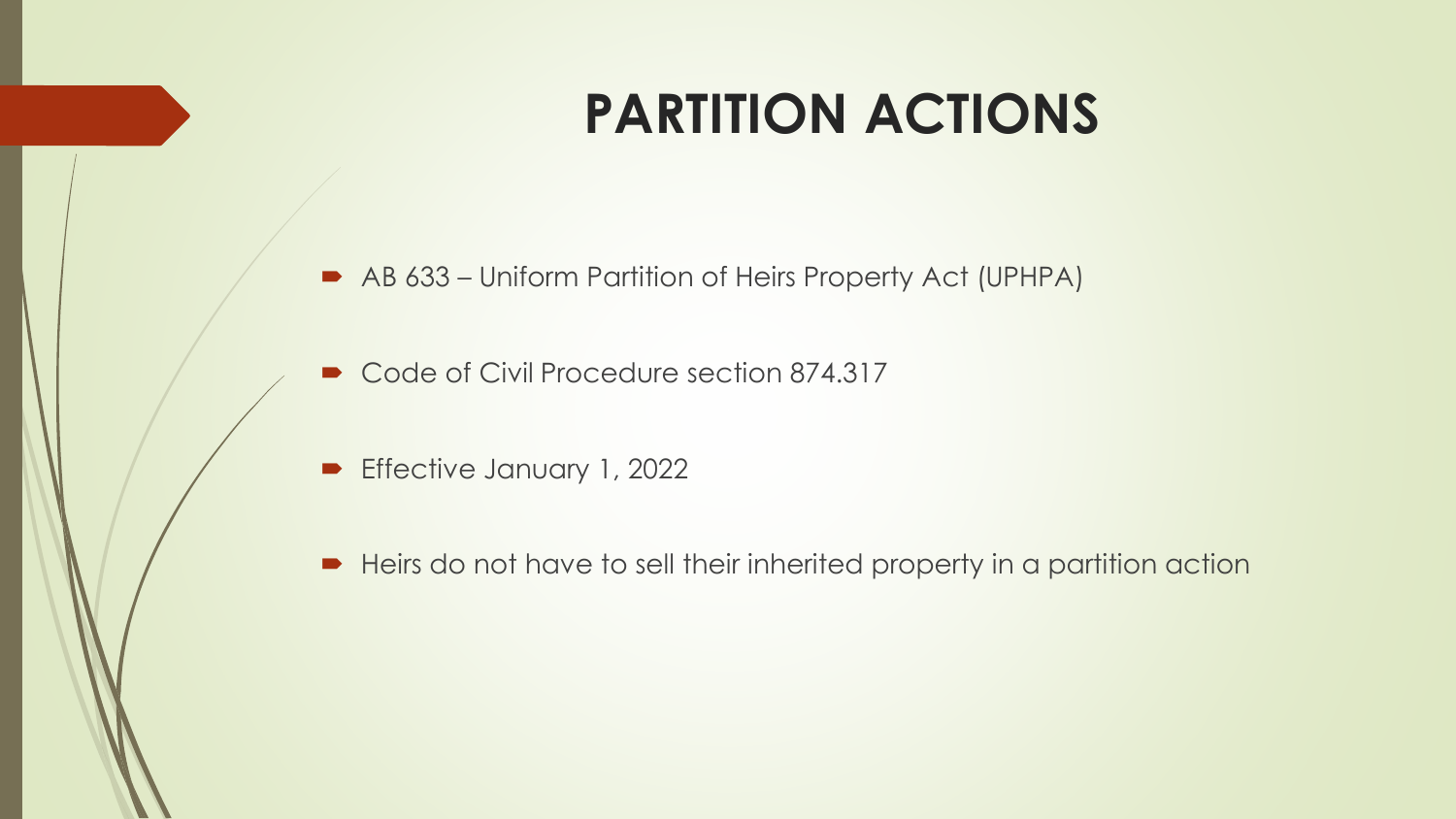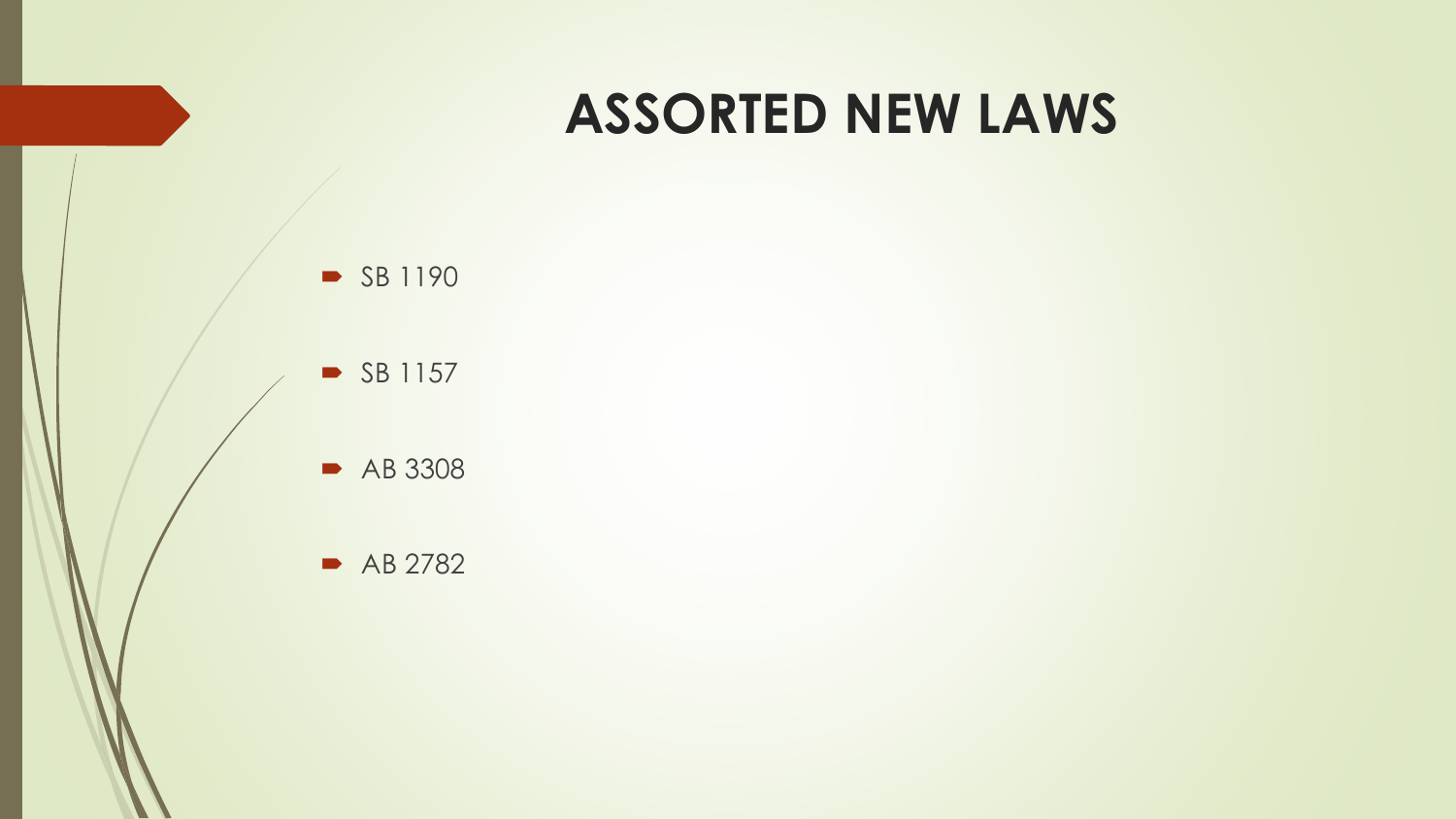# **ASSORTED NEW LAWS (contd.)**



AB 2782

AB 3182

 $\blacktriangleright$  SB 263

• AB 1466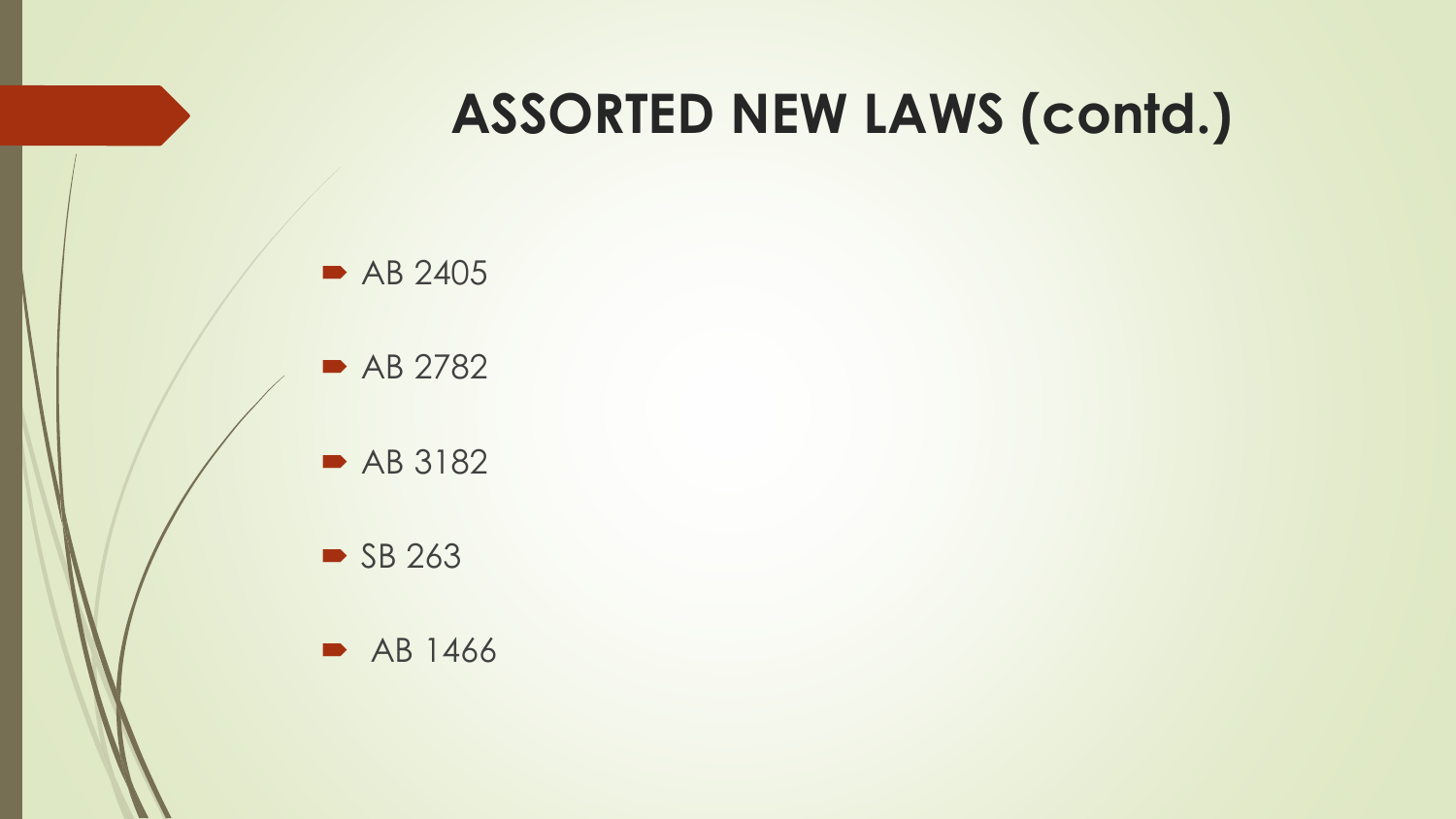# **ASSORTED NEW LAWS (contd.)**